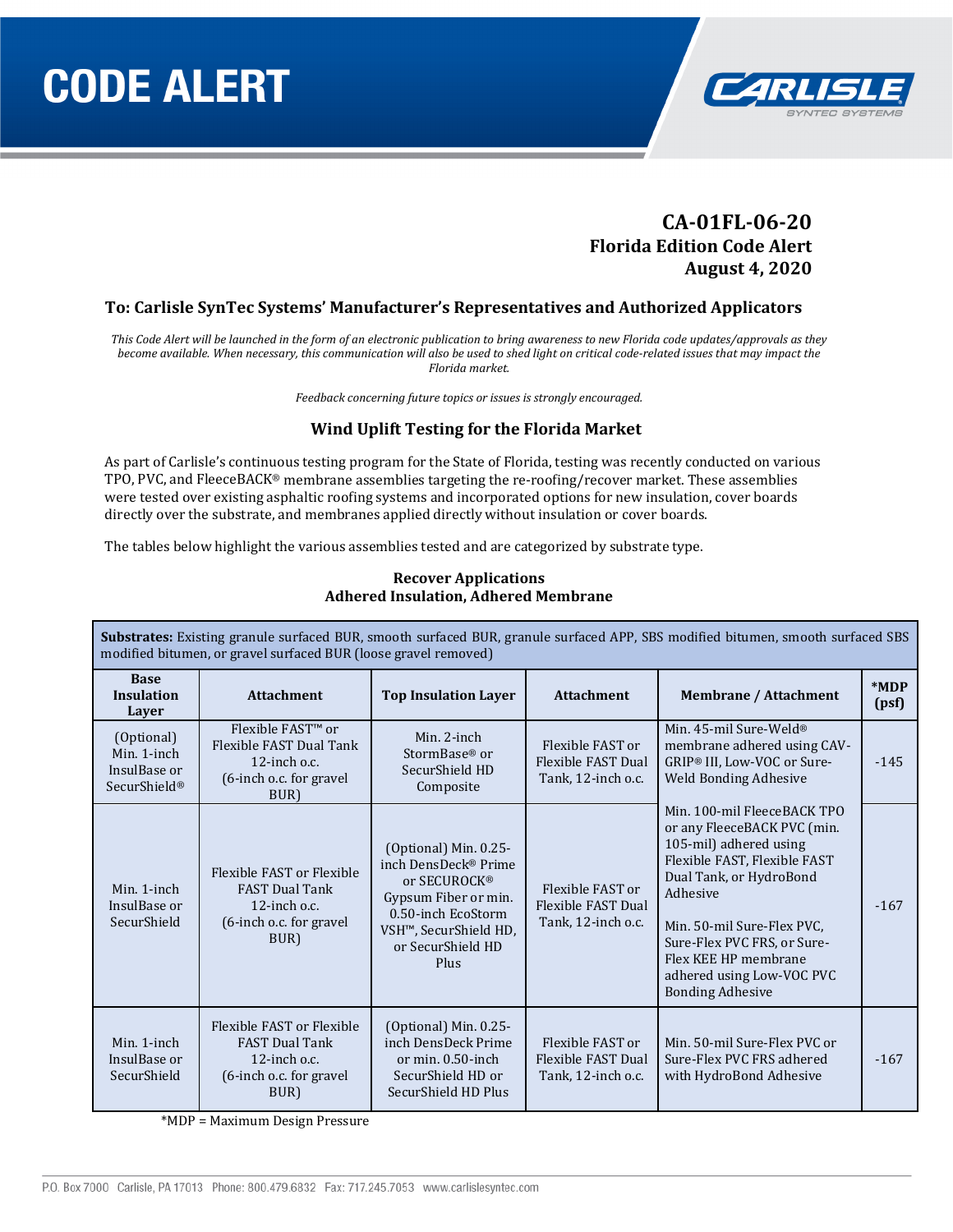

# **Recover Applications Adhered Cover Board, Adhered Membrane**

| Substrates: Existing granule surfaced BUR, smooth surfaced BUR, granule surfaced APP or SBS modified bitumen, smooth surfaced SBS<br>modified bitumen, or gravel surfaced BUR (loose gravel removed) |                                                                                                |                                                                                                                                                                                                                                                                                                                                                                                          |          |  |  |  |
|------------------------------------------------------------------------------------------------------------------------------------------------------------------------------------------------------|------------------------------------------------------------------------------------------------|------------------------------------------------------------------------------------------------------------------------------------------------------------------------------------------------------------------------------------------------------------------------------------------------------------------------------------------------------------------------------------------|----------|--|--|--|
| <b>Cover Board</b>                                                                                                                                                                                   | <b>Attachment</b>                                                                              | <b>Membrane / Attachment</b>                                                                                                                                                                                                                                                                                                                                                             |          |  |  |  |
| Min. 0.25-inch DensDeck<br>Prime or SECUROCK<br>Gypsum Fiber or min. 0.50-<br>inch EcoStorm VSH<br>SecurShield HD, or<br>SecurShield HD Plus                                                         | Flexible FAST or Flexible FAST<br>Dual Tank<br>$12$ -inch o.c.<br>(6-inch o.c. for gravel BUR) | Min. 45-mil Sure-Weld membrane adhered using CAV-GRIP<br>III, Low-VOC or Sure-Weld Bonding Adhesive<br>Min. 100-mil FleeceBACK TPO or any FleeceBACK PVC (min.<br>105-mil) adhered using Flexible FAST, Flexible FAST Dual<br>Tank, or HydroBond Adhesive<br>Min. 50-mil Sure-Flex PVC, Sure-Flex PVC FRS, or Sure-Flex<br>KEE HP membrane adhered using Low-VOC PVC Bonding<br>Adhesive | $-302.5$ |  |  |  |
| Min. 0.25-inch DensDeck<br>Prime or Min. 0.50-inch<br>SecurShield HD or<br>SecurShield HD Plus                                                                                                       | Flexible FAST or Flexible FAST<br>Dual Tank<br>$12$ -inch o.c.<br>(6-inch o.c. for gravel BUR) | Min. 50-mil Sure-Flex PVC or Sure-Flex PVC FRS adhered<br>with HydroBond Adhesive                                                                                                                                                                                                                                                                                                        |          |  |  |  |

\*MDP = Maximum Design Pressure

### **Recover Applications No Insulation or Cover Board, Adhered Membrane**

| Deck Type                                  | <b>Substrate</b>                                                                                                  | <b>Membrane</b>                                                  | <b>Membrane Attachment</b>                               | <b>MDP</b><br>(psf) |
|--------------------------------------------|-------------------------------------------------------------------------------------------------------------------|------------------------------------------------------------------|----------------------------------------------------------|---------------------|
| Steel                                      |                                                                                                                   |                                                                  | Flexible FAST or Flexible<br>FAST Dual Tank, 6-inch o.c. | $-75$               |
| <b>Structural Concrete</b>                 |                                                                                                                   |                                                                  | Flexible FAST or Flexible<br>FAST Dual Tank, 6-inch o.c. | $-177$              |
| Steel                                      | Existing granule surfaced BUR, smooth<br>surfaced BUR, granule surfaced APP or<br>SBS modified bitumen, or smooth | Min. $100$ -mil<br>FleeceBACK TPO or any<br>FleeceBACK PVC (min. | Flexible FAST or Flexible<br>FAST Dual Tank ** (FULL)    | $-135$              |
| Cellular Lightweight,<br>Tectum, or Gypsum |                                                                                                                   |                                                                  | Flexible FAST **(FULL)                                   | $-177$              |
| Tectum                                     | surfaced SBS modified bitumen                                                                                     | $105$ -mil)                                                      | Flexible FAST **(FULL)                                   | $-325$              |
| Gypsum                                     |                                                                                                                   |                                                                  | Flexible FAST Dual Tank<br>$*$ $($ FULL $)$              | $-400$              |
| <b>Structural Concrete</b>                 |                                                                                                                   |                                                                  | Flexible FAST Dual Tank<br>$*$ $($ FULL $)$              | $-635$              |

\*MDP = Maximum Design Pressure

\*\*FULL = Full spray or beads at 4-inch o.c. and splatter for Dual Tank